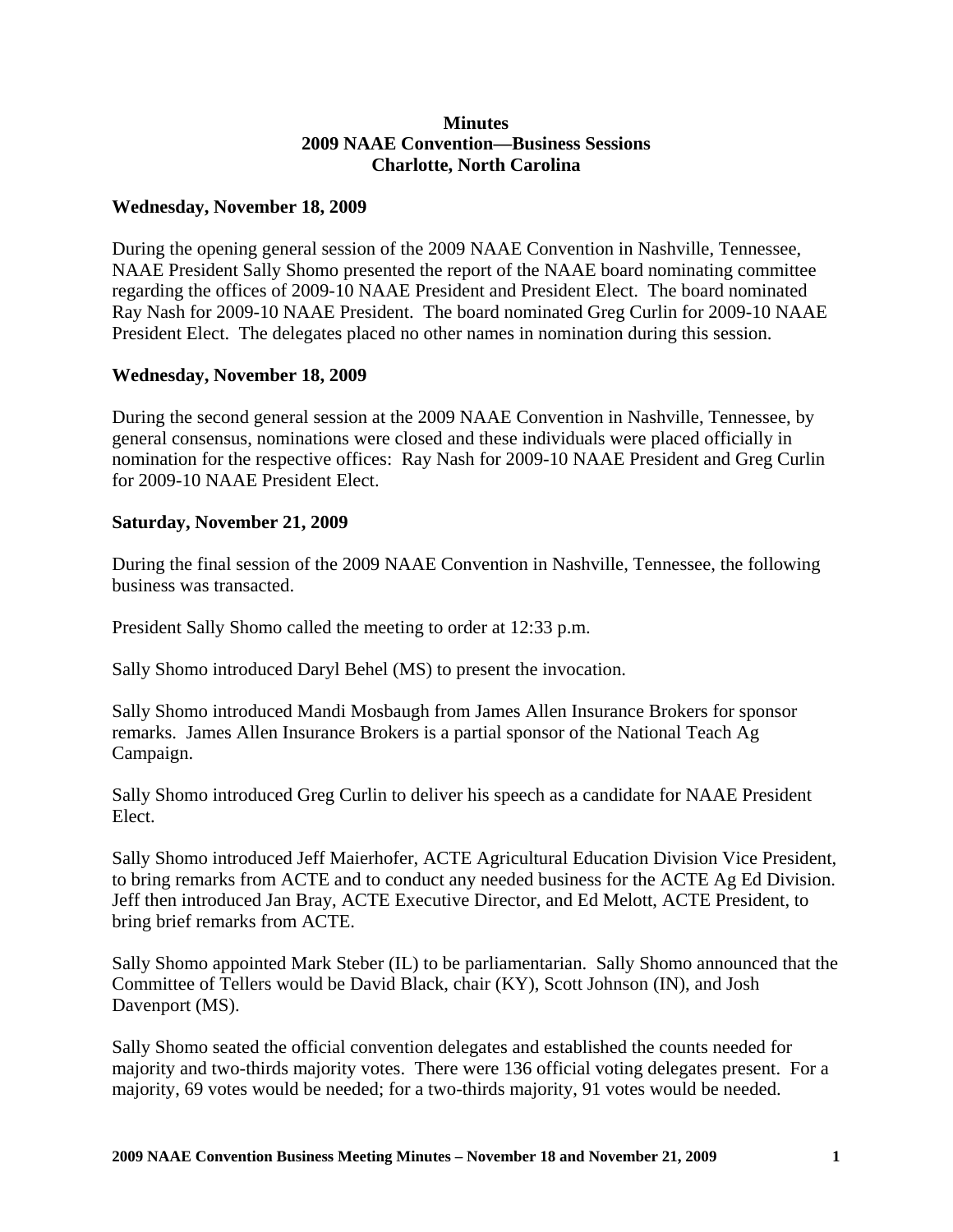Sally Shomo accepted a motion from Aaron Geiman (MD), and second from Cherie Hofmann (IN), to cast a unanimous ballot for Greg Curlin as 2009-10 NAAE President Elect. The motion carried.

Sally Shomo accepted a motion from Josh Davenport (MS), and second from David Black (KY), to cast a unanimous ballot for Ray Nash as 2009-10 NAAE President. The motion carried.

The NAAE board members presented the awards for Teacher Mentor (sponsored by CEV Multimedia), Ideas Unlimited (sponsored by Delmar Cengage Learning), and Teachers Turn the Key (sponsored by Dodge, as a special project of the National FFA Foundation).

Sally Shomo called on the committee chairs to present the reports from the seven standing committees, as follows:

**Finance**—Vice chairperson Lloyd Thompson (WA) presented the report and moved for acceptance of the report. The second to the motion was implied. The motion carried.

**Marketing**—Chairperson Chad Massar (MT) presented the report and moved for acceptance of the report. The second to the motion was implied. The motion carried.

**Member Services**—Chairperson Mark Wildman (IL) presented the report and moved for acceptance of the report. The second to the motion was implied. The motion carried.

**Policy and Bylaws—Chairperson Pamela Berlekovic (CT) presented the report and** moved for acceptance of the report. The second to the motion was implied. The motion carried.

Pamela Berlekovic (CT) moved, Bethany Royer (CT) seconded, to adopt the bylaws amendment proposal, as presented, which clarifies the definition of direct active member and clarifies delegate count calculations for direct active members. The motion carried on unanimous standing vote.

**Professional Growth**—Chairperson Cherie Hofmann (IN) presented the report and moved for acceptance of the report. The second to the motion was implied. The motion carried.

**Public Policy**—Chairperson Aaron Geiman (MD) presented the report and moved for acceptance of the report. The second to the motion was implied. The motion carried.

**Strategic Planning**—Chairperson John Busekist (NY) presented the report and moved for acceptance of the report. The second to the motion was implied. The motion carried.

Sally Shomo then opened the floor for other business. No unfinished or new business was presented.